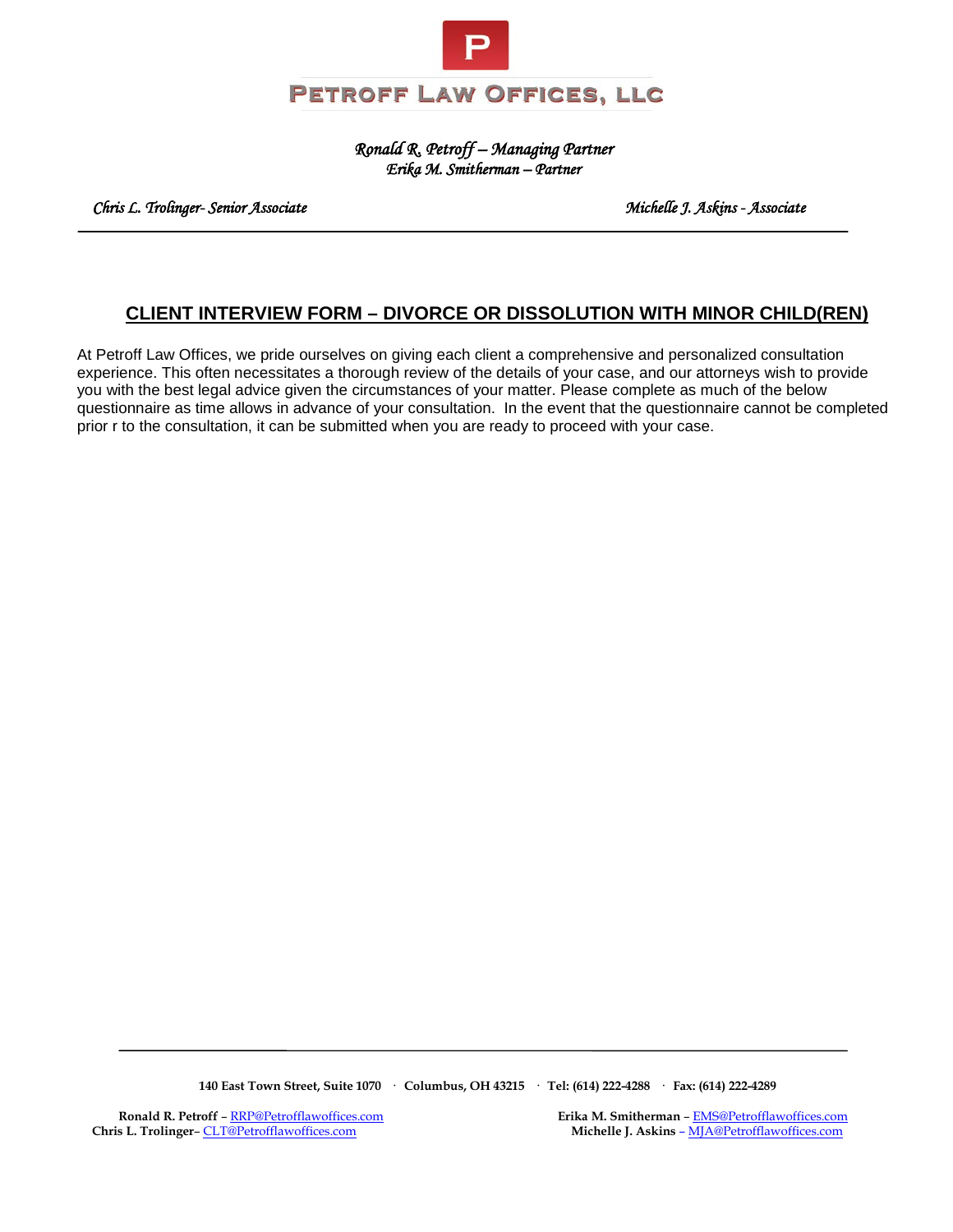# **I. Client and Spouse Information**

#### **General Information:**

| <b>Client</b>                                                                                        | <b>Spouse</b>                                                                                                                                                                                                                          |
|------------------------------------------------------------------------------------------------------|----------------------------------------------------------------------------------------------------------------------------------------------------------------------------------------------------------------------------------------|
|                                                                                                      |                                                                                                                                                                                                                                        |
|                                                                                                      |                                                                                                                                                                                                                                        |
|                                                                                                      |                                                                                                                                                                                                                                        |
|                                                                                                      |                                                                                                                                                                                                                                        |
|                                                                                                      |                                                                                                                                                                                                                                        |
|                                                                                                      |                                                                                                                                                                                                                                        |
|                                                                                                      |                                                                                                                                                                                                                                        |
|                                                                                                      |                                                                                                                                                                                                                                        |
|                                                                                                      |                                                                                                                                                                                                                                        |
|                                                                                                      |                                                                                                                                                                                                                                        |
|                                                                                                      |                                                                                                                                                                                                                                        |
| Social Media Handles:                                                                                |                                                                                                                                                                                                                                        |
|                                                                                                      |                                                                                                                                                                                                                                        |
|                                                                                                      |                                                                                                                                                                                                                                        |
|                                                                                                      |                                                                                                                                                                                                                                        |
| <b>Employment Information:</b>                                                                       |                                                                                                                                                                                                                                        |
|                                                                                                      |                                                                                                                                                                                                                                        |
|                                                                                                      |                                                                                                                                                                                                                                        |
| City, State, Zip_                                                                                    | City, State, Zip                                                                                                                                                                                                                       |
|                                                                                                      |                                                                                                                                                                                                                                        |
| Scheduled paychecks per year 12 24 26 52                                                             | Scheduled paychecks per year 12 24 26 52                                                                                                                                                                                               |
| Current base annual income                                                                           | Current base annual income                                                                                                                                                                                                             |
| Any other current income (unemployment, disability,<br>Social Security, dividend income, etc.) [100] | Any other current income (unemployment, disability,<br>Social Security, dividend income, etc.) _____________                                                                                                                           |
|                                                                                                      | Income from previous year<br><u>[</u> [11] The same stream and stream and stream and stream and stream and stream and stream and stream and stream and stream and stream and stream and stream and stream and stream and stream and st |
| Bonuses/Commissions from previous year_________                                                      | Bonuses/Commissions from previous year_________                                                                                                                                                                                        |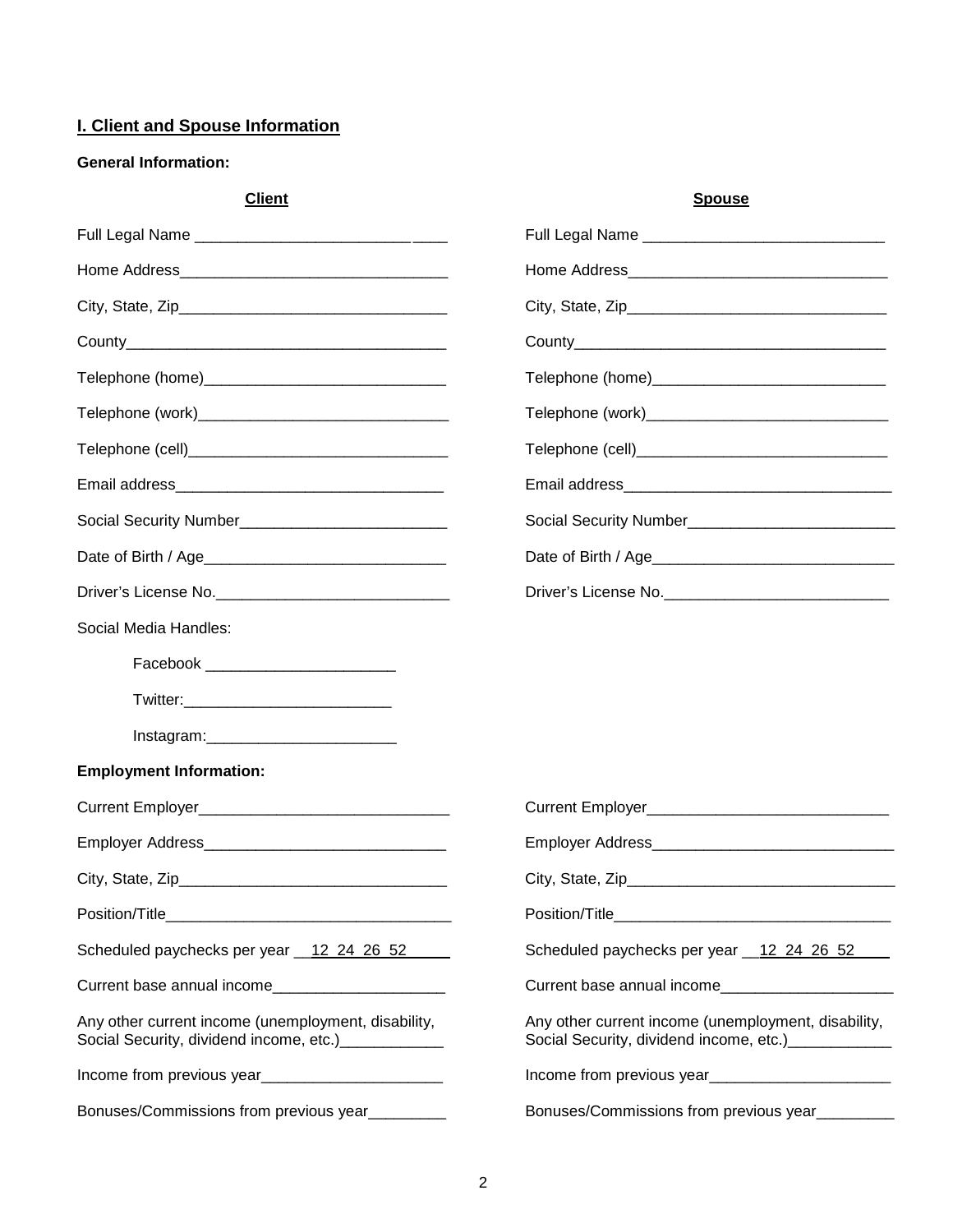| Income from two (2) years ago        | Income from two $(2)$ years ago      |
|--------------------------------------|--------------------------------------|
| Bonuses/Commissions from 2 years ago | Bonuses/Commissions from 2 years ago |
| Income from three (3) years ago      | Income from three (3) years ago      |
| Bonuses/Commissions from 3 years ago | Bonuses/Commissions from 3 years ago |

#### **Client Spouse**

| <b>Education Information:</b>                                                                                         |                                                                                                                       |
|-----------------------------------------------------------------------------------------------------------------------|-----------------------------------------------------------------------------------------------------------------------|
| Highest grade completed_________________________                                                                      |                                                                                                                       |
| College/Degrees earned_______________________                                                                         | College/Degrees earned_________________________                                                                       |
| <b>Prior Relationship Information:</b>                                                                                |                                                                                                                       |
| How many times were you                                                                                               | How many times were you<br>married prior to this marriage? _______________                                            |
|                                                                                                                       | Dates of prior marriage (s)___________________                                                                        |
|                                                                                                                       |                                                                                                                       |
| Are you paying/receiving spousal support?_______                                                                      | Are you paying/receiving spousal support?_______                                                                      |
| Are you paying/receiving child support?_________                                                                      | Are you paying/receiving child support?_________                                                                      |
| Have you re-married since your divorce?________                                                                       | Have you re-married since your divorce?________                                                                       |
|                                                                                                                       |                                                                                                                       |
| Health:                                                                                                               |                                                                                                                       |
| Identify any current health issues of Client______                                                                    | Identify any current health issues of Spouse_____                                                                     |
| <u> 1989 - Johann John Stoff, deutscher Stoffen und der Stoffen und der Stoffen und der Stoffen und der Stoffen u</u> | <u> 1989 - Johann John Stoff, deutscher Stoffen und der Stoffen und der Stoffen und der Stoffen und der Stoffen u</u> |
|                                                                                                                       |                                                                                                                       |
|                                                                                                                       |                                                                                                                       |
| <b>II. Information Concerning This Marriage</b>                                                                       |                                                                                                                       |
|                                                                                                                       |                                                                                                                       |
| Are you living separate from your spouse?                                                                             |                                                                                                                       |
|                                                                                                                       |                                                                                                                       |
| III. Children of This Marriage                                                                                        |                                                                                                                       |

**A. Insert the information requested below for all minor or dependent children of this marriage. List the residences for all places where the children have lived for the last FIVE years.**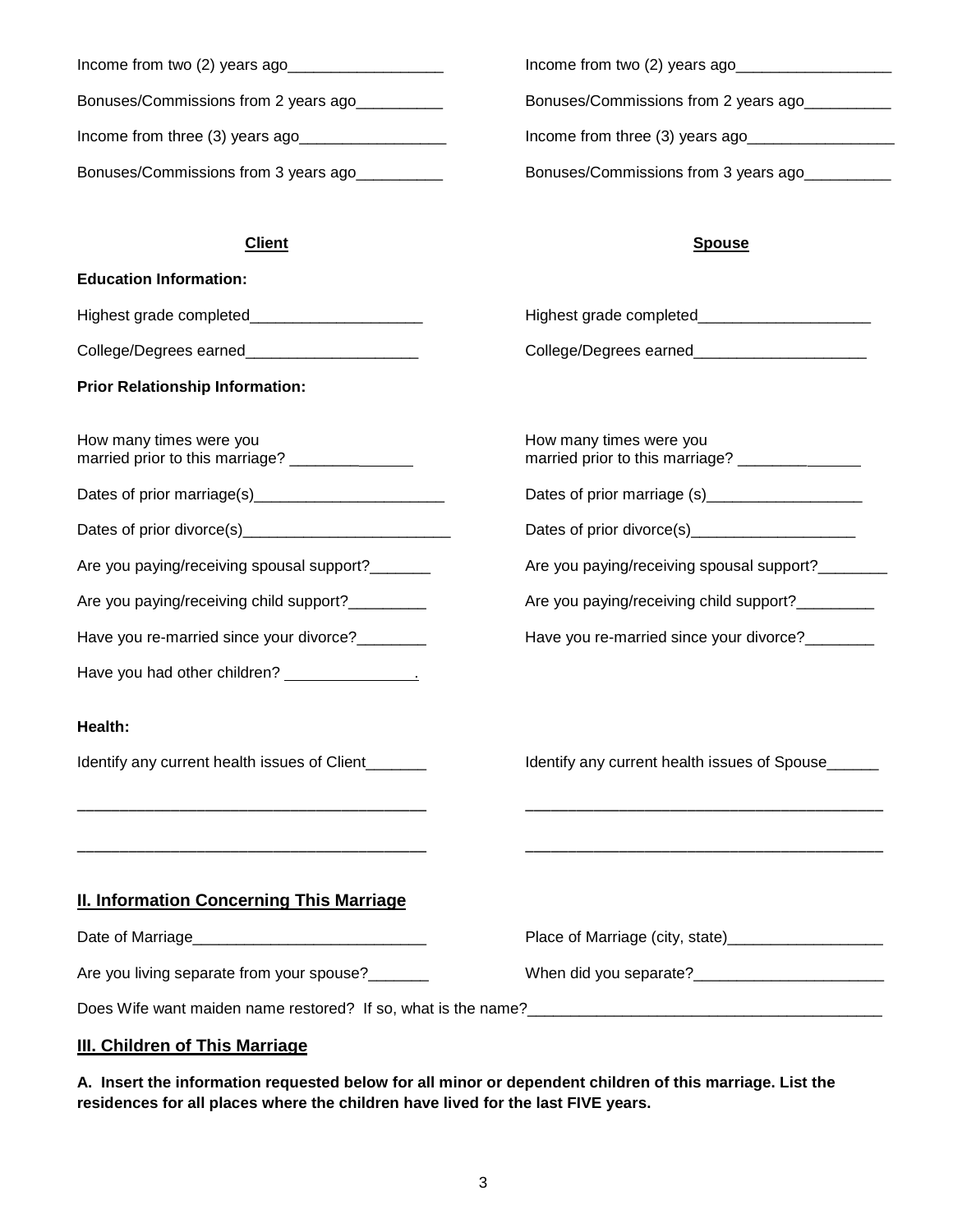| 1. | <b>Child's Name:</b> |         |                                 | <b>Place of Birth:</b>                              |              |
|----|----------------------|---------|---------------------------------|-----------------------------------------------------|--------------|
|    | Date of Birth:       |         |                                 | Male $\Box$ Female<br>Sex:<br>$\Box$                |              |
|    | Period of Residence  |         | Check if<br>Confidential        | Person(s) With Whom Child Lived<br>(name & address) | Relationship |
|    | to                   | present | Address<br>Confidential?        |                                                     |              |
|    | to                   |         | Address<br>Confidential?        |                                                     |              |
|    | to                   |         | $\Box$ Address<br>Confidential? |                                                     |              |
|    | to                   |         | Address<br>Confidential?        |                                                     |              |
| 2. | <b>Child's Name:</b> |         |                                 | <b>Place of Birth:</b>                              |              |
|    | Date of Birth:       |         |                                 | $\Box$ Male $\Box$ Female<br>Sex:                   |              |
|    | Period of Residence  |         | Check if<br>Confidential        | Person(s) With Whom Child Lived<br>(name & address) | Relationship |
|    | to                   | present | Address<br>Confidential?        |                                                     |              |
|    | to                   |         | Address<br>Confidential?        |                                                     |              |
|    |                      |         |                                 |                                                     |              |
|    | to                   |         | Address<br>Confidential?        |                                                     |              |

| <b>Child's Name:</b><br>3. |         |                                 | <b>Place of Birth:</b>                              |              |
|----------------------------|---------|---------------------------------|-----------------------------------------------------|--------------|
| Date of Birth:             |         |                                 | Male $\Box$ Female<br>Sex:                          |              |
| Period of Residence        |         | Check if<br>Confidential        | Person(s) With Whom Child Lived<br>(name & address) | Relationship |
| to                         | present | Address<br>Confidential?        |                                                     |              |
| to                         |         | Address<br>Confidential?        |                                                     |              |
| to                         |         | Address<br>Confidential?        |                                                     |              |
| to                         |         | <b>Address</b><br>Confidential? |                                                     |              |

# **B. Background Questions Relating to Your Minor Child(ren):**

1. Have you ever participated as a party, witness, or in any capacity in any other case, in this or any other state, concerning the custody of, or visitation (parenting time), with any child subject to this case?\_\_\_\_\_\_\_\_\_\_\_\_\_\_\_\_\_\_\_\_\_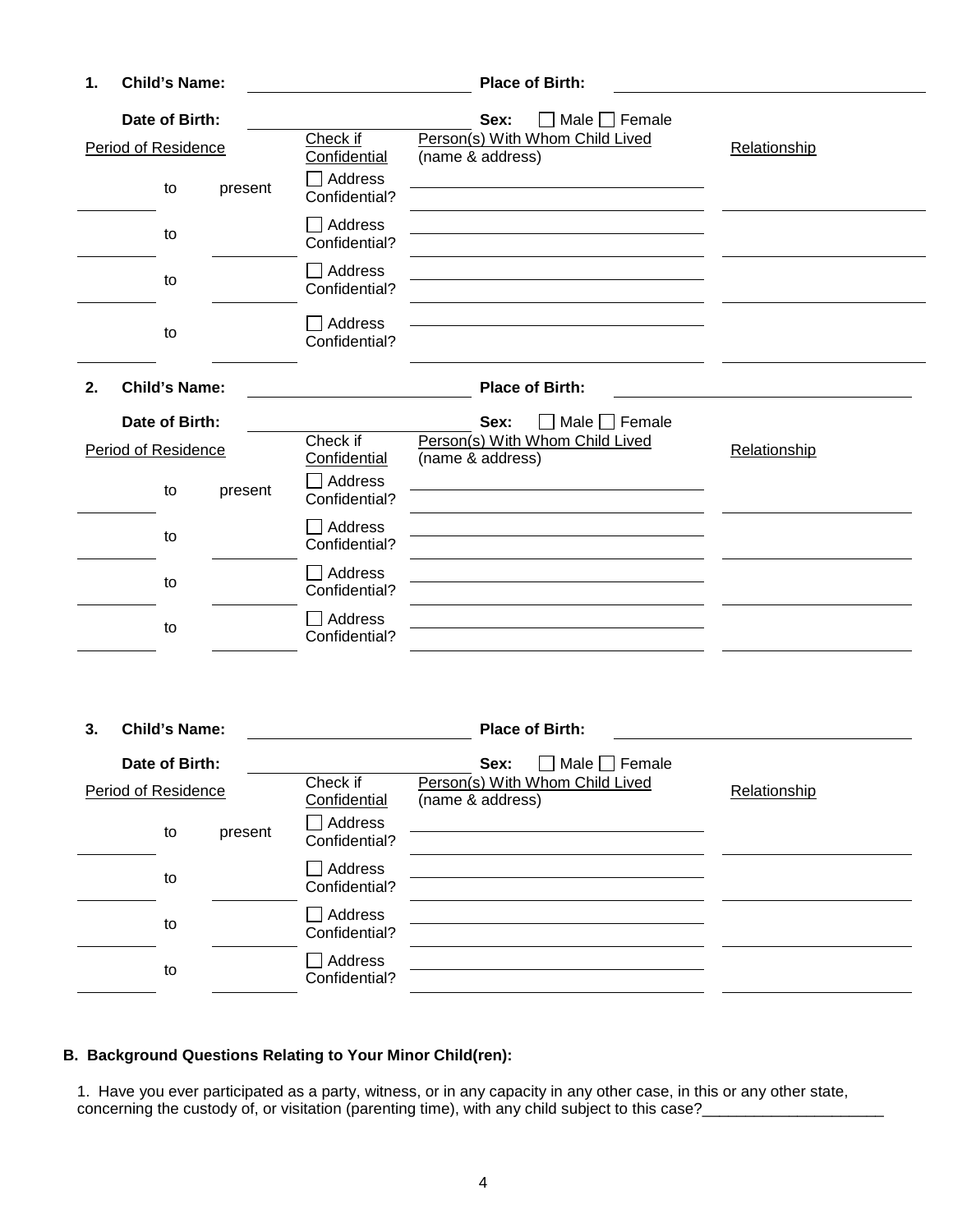2. Do you have any information about any other civil cases that could affect the current case, including any cases relating to custody, domestic violence or protection orders, dependency, neglect or abuse allegations or adoptions concerning any child subject to this case?\_\_

3. List all of the criminal convictions, including guilty pleas, for you and the members of your household for the following offenses: any criminal offense involving acts that resulted in a child being abused or neglected; any domestic violence offense; any sexually oriented offense; and any offense involving a victim who was a family or household member at the time of the offense and caused physical harm to the victim during the commission of the offense\_\_\_\_\_\_\_\_\_\_\_\_\_\_\_\_\_\_\_\_\_\_\_\_\_\_\_\_\_\_\_\_\_\_\_\_\_\_\_\_\_\_\_\_\_\_\_\_\_\_\_\_\_\_\_\_\_\_\_\_\_\_\_\_\_\_\_\_\_\_\_\_\_\_\_\_\_\_\_\_\_\_\_\_\_\_\_

4. Do you know of any persons *not* a party to this case who has/have physical custody or claim(s) to have custody or visitation rights with respect to any child subject to this case?

5. Are the children in daycare or latchkey? If so, what is the monthly cost?\_\_\_\_\_\_\_\_\_\_\_\_\_\_\_\_\_\_\_\_\_\_\_\_\_\_\_\_\_\_\_\_\_\_

6. Please identify any special issues or concerns regarding the children\_\_\_\_\_\_\_\_\_\_\_\_\_\_\_\_\_\_\_\_\_\_\_\_\_\_\_\_\_\_\_\_\_\_\_\_

7. If the parties have separated, who are the children living with?

8. In what percentage do you propose to allocate extracurricular activities (including lunch fees, field trips, sports equipment, fees, tutoring, etc.)

9. In what percentage do you propose to allocate uncovered child related medical costs\_\_\_\_\_\_\_\_\_\_\_\_\_\_

#### **C. Custody Arrangements:**

- 1. Custody
	- a. Identify the custody arrangement that you believe is in the best interest of your children:
	- \_\_\_\_ Sole custody to client (client designated sole custodial parent of the children)

Sole custody to spouse (spouse designated sole custodial parent of the children)

\_\_\_\_ Shared Parenting (each parent designated sole custodial parent of the children)

\_\_\_\_ with equal time division (children reside equally or close to equally with each parent)

with children residing primarily with client and visiting with spouse

with children residing primarily with spouse and visiting with client

- 2. Parenting Time Schedule:
	- a. Identify the parenting time schedule that you believe is in the best interest of your children:

During the school year **comes and the school** state of the state of the state of the state of the state of the state of the state of the state of the state of the state of the state of the state of the state of the state o

During summers and holidays **Example 20** and  $\overline{a}$  and  $\overline{b}$  and  $\overline{c}$  and  $\overline{c}$  and  $\overline{c}$  and  $\overline{a}$  and  $\overline{b}$  and  $\overline{c}$  and  $\overline{c}$  and  $\overline{c}$  and  $\overline{c}$  and  $\overline{c}$  and  $\overline{c}$  and  $\overline{c}$ 

 $\mathcal{L}_\mathcal{L} = \{ \mathcal{L}_\mathcal{L} = \{ \mathcal{L}_\mathcal{L} = \{ \mathcal{L}_\mathcal{L} = \{ \mathcal{L}_\mathcal{L} = \{ \mathcal{L}_\mathcal{L} = \{ \mathcal{L}_\mathcal{L} = \{ \mathcal{L}_\mathcal{L} = \{ \mathcal{L}_\mathcal{L} = \{ \mathcal{L}_\mathcal{L} = \{ \mathcal{L}_\mathcal{L} = \{ \mathcal{L}_\mathcal{L} = \{ \mathcal{L}_\mathcal{L} = \{ \mathcal{L}_\mathcal{L} = \{ \mathcal{L}_\mathcal{$ 

 $\mathcal{L}_\mathcal{L} = \{ \mathcal{L}_\mathcal{L} = \{ \mathcal{L}_\mathcal{L} = \{ \mathcal{L}_\mathcal{L} = \{ \mathcal{L}_\mathcal{L} = \{ \mathcal{L}_\mathcal{L} = \{ \mathcal{L}_\mathcal{L} = \{ \mathcal{L}_\mathcal{L} = \{ \mathcal{L}_\mathcal{L} = \{ \mathcal{L}_\mathcal{L} = \{ \mathcal{L}_\mathcal{L} = \{ \mathcal{L}_\mathcal{L} = \{ \mathcal{L}_\mathcal{L} = \{ \mathcal{L}_\mathcal{L} = \{ \mathcal{L}_\mathcal{$ 

\_\_\_\_\_\_\_\_\_\_\_\_\_\_\_\_\_\_\_\_\_\_\_\_\_\_\_\_\_\_\_\_\_\_\_\_\_\_\_\_\_\_\_\_\_\_\_\_\_\_\_\_\_\_\_\_\_\_\_\_\_\_\_\_\_\_\_\_\_\_\_\_\_\_\_\_\_\_\_\_\_\_\_\_\_\_\_\_\_

\_\_\_\_\_\_\_\_\_\_\_\_\_\_\_\_\_\_\_\_\_\_\_\_\_\_\_\_\_\_\_\_\_\_\_\_\_\_\_\_\_\_\_\_\_\_\_\_\_\_\_\_\_\_\_\_\_\_\_\_\_\_\_\_\_\_\_\_\_\_\_\_\_\_\_\_\_\_\_\_\_\_\_\_\_\_\_\_\_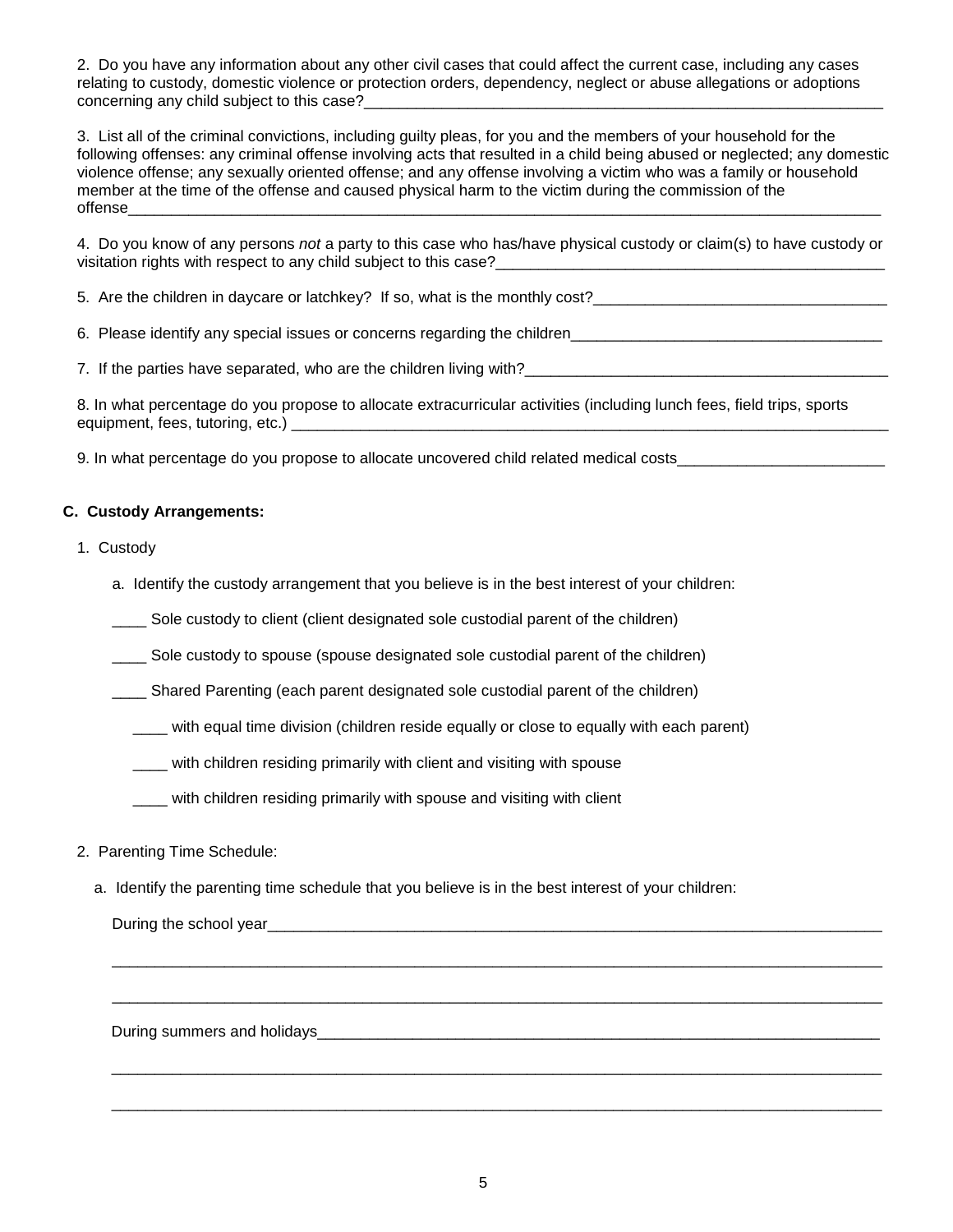3. Child Support

a. Identify which parent is to pay child support \_\_\_\_\_Client \_\_\_\_\_\_\_Spouse \_\_\_\_\_\_\_\_ Neither

b. Have the parties agreed to a child support amount?\_\_\_\_\_\_\_\_\_\_\_\_\_\_\_\_\_\_\_\_\_\_\_\_\_\_\_

4. Health Insurance for the Minor Children

a. Which parent currently provides health insurance for the children

b. Are your child(ren) currently enrolled in a low-income government-assisted health care program (Healthy Start/Medicaid)?\_

c. Are you enrolled in an individual (non-group or COBRA) health insurance plan?<br>

d. Are you enrolled in a health insurance plan through a group (employer or other organization)?

e. Under the available insurance, what would be the annual premium for a plan covering you and the child(ren) of this relationship (not including a spouse)?\_\_\_\_\_\_\_\_\_\_\_\_\_\_\_\_\_\_\_\_\_\_\_\_\_\_\_\_\_\_\_\_\_\_

f. Under the available insurance, what would be the annual premium for a plan covering you alone (not including children or spouse)?

g. Which parent will pay health insurance for the children *after* the end of the case?\_\_\_\_\_\_\_\_\_\_\_\_\_\_\_\_\_\_\_\_\_\_\_

- h. If you are enrolled in a health insurance plan, which of the following people is/are covered:
	- \_\_\_ Yourself

Your spouse

\_\_\_ Minor children of this relationship?

\_\_\_ Others?

i. Name of group (employer or organization) that provides health insurance, address and telephone number\_\_\_\_

#### **5. Decision-Making Authority**

- a. Please specify which parent you believe should serve as the primary decision-maker for the following issues relating to the child(ren)
	- 1. Education
		- \_\_ client
		- \_\_other parent
		- shared decision-making authority
	- 2. Healthcare
		- $\equiv$  client
		- \_\_other parent
		- \_\_shared decision-making authority
	- 3. Religion
		- \_\_ client
		- \_\_other parent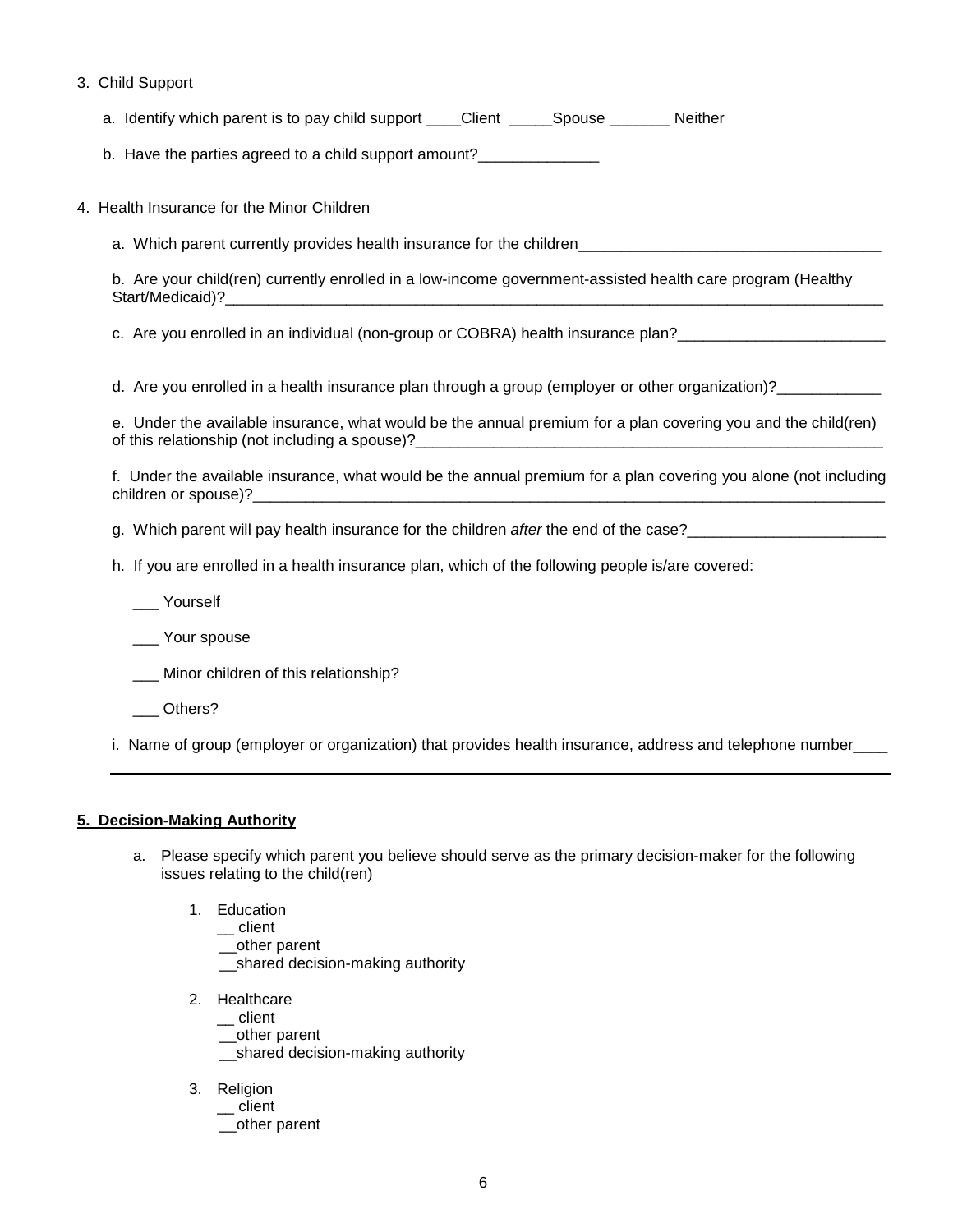\_\_shared decision-making authority

#### **6. School Placement Parent**

a. Please specify which party you believe should be designated parent for school placement purposes:

\_\_client \_\_ other parent \_\_both

#### **D. Tax Dependency Exemptions for Children**

1. Identify which parent shall be entitled to claim the children as a dependent on their income tax return.

| Client (every year)                                              |                                                                                                                                                                                                                                |                        |
|------------------------------------------------------------------|--------------------------------------------------------------------------------------------------------------------------------------------------------------------------------------------------------------------------------|------------------------|
| __ Spouse (every year)                                           |                                                                                                                                                                                                                                |                        |
| __ Alternate every other year                                    |                                                                                                                                                                                                                                |                        |
|                                                                  |                                                                                                                                                                                                                                |                        |
|                                                                  |                                                                                                                                                                                                                                |                        |
|                                                                  | E. SPOUSAL SUPPORT - Amount________? Duration__________? Modifiable?_____________Terminating                                                                                                                                   |                        |
|                                                                  |                                                                                                                                                                                                                                |                        |
| <b>IV. Property</b>                                              |                                                                                                                                                                                                                                |                        |
|                                                                  |                                                                                                                                                                                                                                |                        |
| A. Real Estate                                                   |                                                                                                                                                                                                                                |                        |
|                                                                  |                                                                                                                                                                                                                                |                        |
|                                                                  |                                                                                                                                                                                                                                |                        |
|                                                                  | First Mortgage Lender _________________________Balance on First Mortgage ____________________Monthly Payment________                                                                                                           |                        |
|                                                                  |                                                                                                                                                                                                                                |                        |
| How do you wish to proceed in terms of above-mentioned property: |                                                                                                                                                                                                                                |                        |
|                                                                  | ____ refinance. If so, which spouse will retain the residence? _________________<br>sell. If so, please list the estimated equity and how you wish to distribute said equity ________________                                  |                        |
|                                                                  |                                                                                                                                                                                                                                |                        |
|                                                                  |                                                                                                                                                                                                                                |                        |
|                                                                  |                                                                                                                                                                                                                                |                        |
|                                                                  | Down Payment and source of Payment enterties and the control of the control of the control of the control of the control of the control of the control of the control of the control of the control of the control of the cont |                        |
|                                                                  | First Mortgage Lender __________________________________Balance on First Mortgage ______________________Monthly Payment________                                                                                                |                        |
|                                                                  | Second Mortgage Lender____________________ Balance on Second Mortgage___________                                                                                                                                               | Monthly Payment_______ |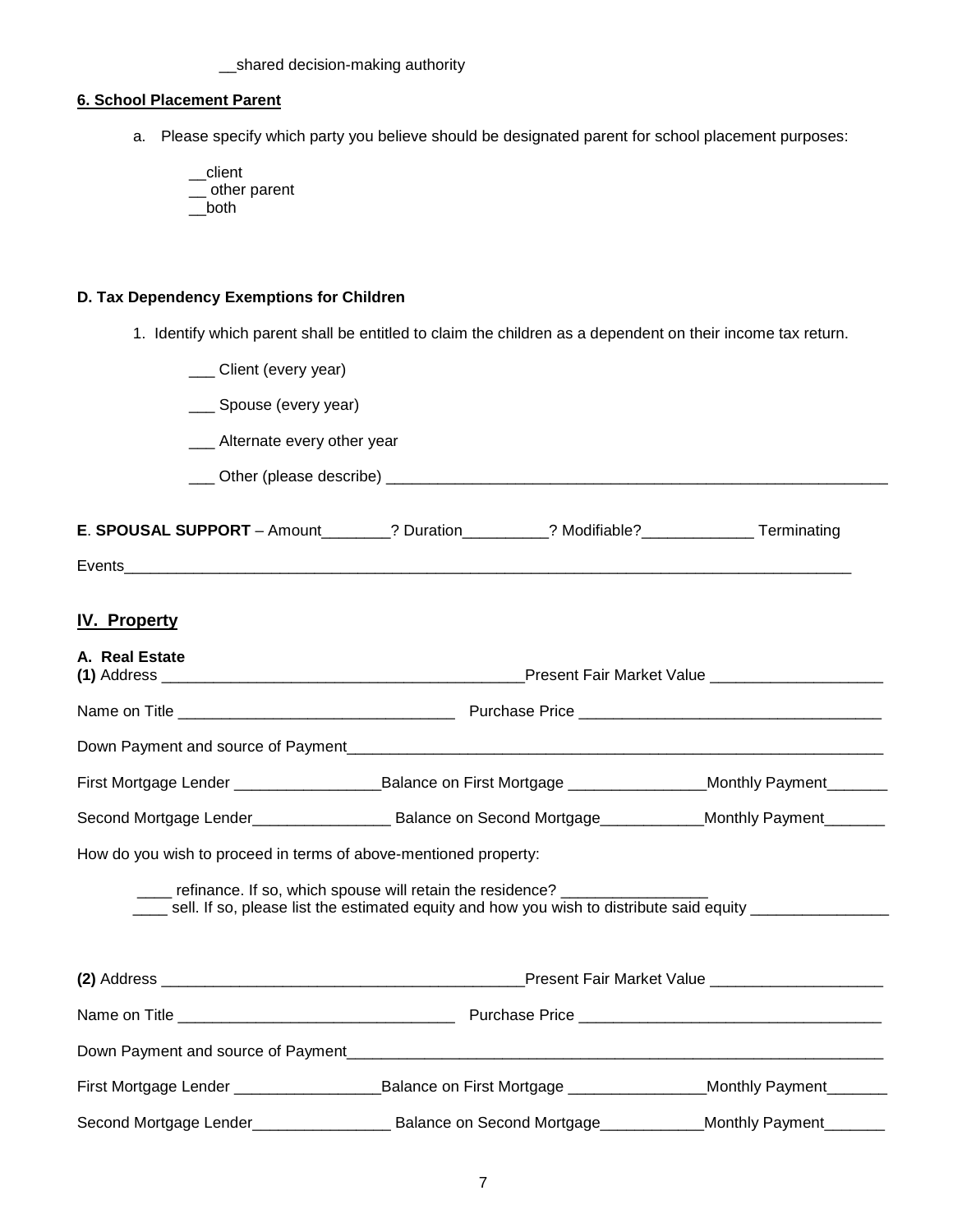How do you wish to proceed in terms of above-mentioned property:

<u> 1990 - Johann Barbara, martin amerikan basar da</u>

4.

refinance. If so, which spouse will retain the residence? \_\_\_\_ sell. If so, please list the estimated equity and how you wish to distribute said equity \_\_\_\_\_\_\_\_\_\_\_ **(3)** Address \_\_\_\_\_\_\_\_\_\_\_\_\_\_\_\_\_\_\_\_\_\_\_\_\_\_\_\_\_\_\_\_\_\_\_\_\_\_\_\_\_\_Present Fair Market Value \_\_\_\_\_\_\_\_\_\_\_\_\_\_\_\_\_\_\_\_ Name on Title **Name on Title 2008** Name on Title 2008 and 2012 and 2013 and 2014 and 2014 and 2016 and 2017 and 201 Down Payment and source of Payment First Mortgage Lender \_\_\_\_\_\_\_\_\_\_\_\_\_\_\_\_\_\_\_\_\_\_\_\_\_\_Balance on First Mortgage \_\_\_\_\_\_\_\_\_\_\_\_\_\_\_\_\_\_\_\_Monthly Payment\_\_\_\_\_\_\_ Second Mortgage Lender\_\_\_\_\_\_\_\_\_\_\_\_\_\_\_\_\_\_\_\_\_ Balance on Second Mortgage\_\_\_\_\_\_\_\_\_\_\_\_\_Monthly Payment\_\_\_\_\_\_\_\_ How do you wish to proceed in terms of above-mentioned property: \_\_\_\_ refinance. If so, which spouse will retain the residence? \_\_\_\_\_\_\_\_\_\_\_\_\_\_\_\_\_ sell. If so, please list the estimated equity and how you wish to distribute said equity **B. Other Assets**  Category Description<br>
(List who has possession) Titled To Value/Date of Value) **1. Vehicles and**  (Include model and year of **Other Certificate of**  automobiles, trucks, motorcycles, **Title Property** boats, motors, motor homes, etc.) □ Husband \$ Wife  $\Box$  Both 1.  $\Box$  Husband <u> Albanya di Barat di Barat di Barat di Barat di Barat di Barat di Barat di Barat di Barat di Barat di Barat d</u> \$ Wife  $\Box$  Both 2.  $\Box$  Husband <u> 1989 - Johann Stoff, fransk politik (</u> \$ Wife  $\overline{\Box}$  Both 3. <u> 1989 - Andrea Start, fransk politik (d. 1989)</u>  $\Box$  Husband \$ <u> 1989 - Johann Stein, fransk politik (</u>  $\Box$  Wife

|    | 2. Financial Accounts<br>(Name of Bank, etc.) | Description<br>(Include checking, savings, CDs,<br>POD accounts, money market<br>accounts, etc.) | Titled To                      | Value/Date of Value |
|----|-----------------------------------------------|--------------------------------------------------------------------------------------------------|--------------------------------|---------------------|
| 1. |                                               |                                                                                                  | Husband<br>Wife<br><b>Both</b> | \$                  |
| 2. |                                               |                                                                                                  | Husband<br>Wife<br><b>Both</b> | \$                  |
| 3. |                                               |                                                                                                  | Husband                        | \$                  |

 $\Box$  Both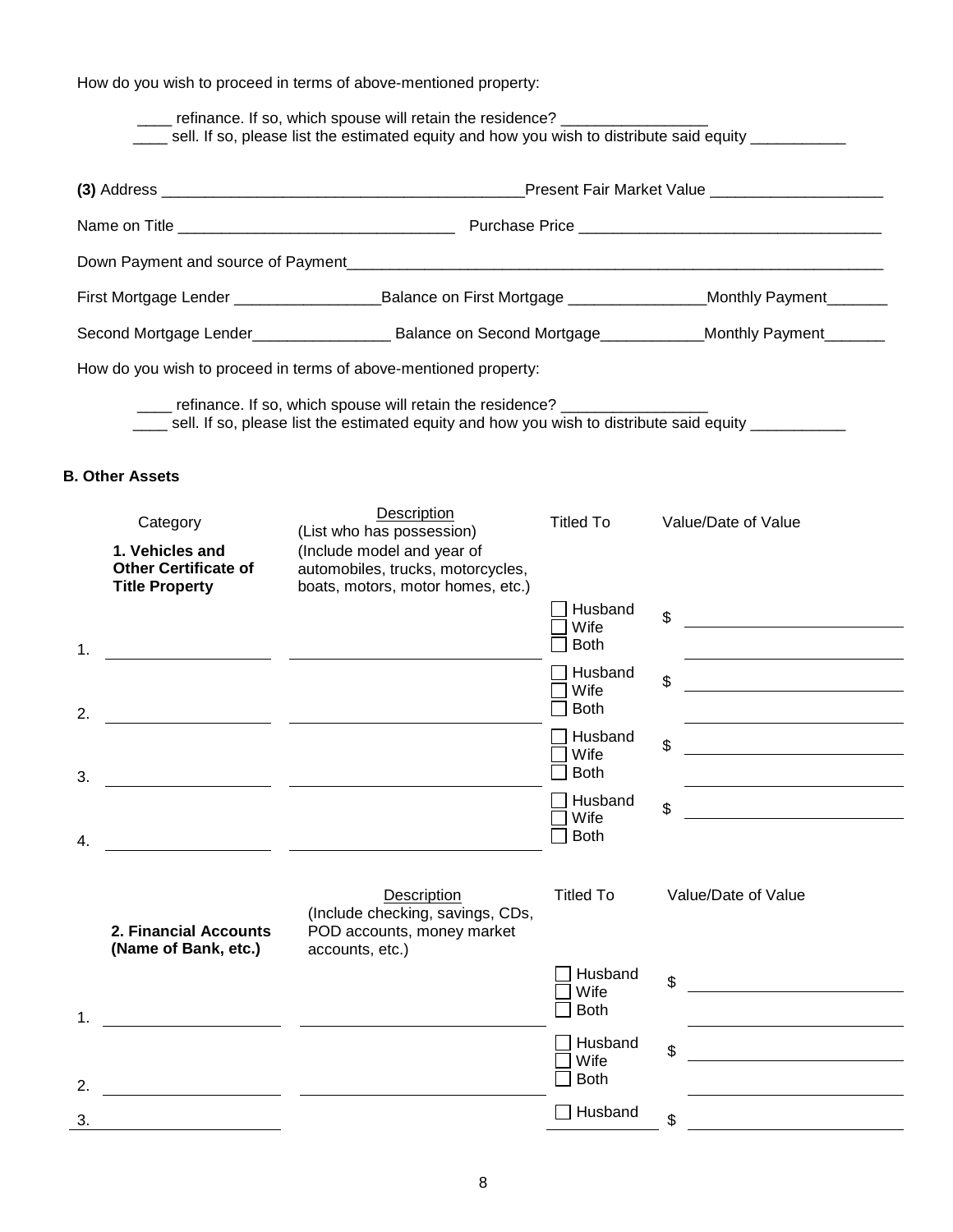| 4. |                                                                                                                     | <u> 1980 - Jan James James Barbara, president de la propincia de la propincia de la propincia de la propincia de</u>   | Wife<br><b>Both</b><br>Husband<br>Wife<br><b>Both</b> | \$                                                                                                                          |
|----|---------------------------------------------------------------------------------------------------------------------|------------------------------------------------------------------------------------------------------------------------|-------------------------------------------------------|-----------------------------------------------------------------------------------------------------------------------------|
|    | 3. Pensions &<br><b>Retirement plans</b>                                                                            | (Include profit-sharing, IRAs,<br>401k plans, etc.; Describe each<br>type of plan)                                     | <b>Titled To</b>                                      | Value/Date of Value                                                                                                         |
| 1. |                                                                                                                     |                                                                                                                        | Husband<br>Wife<br><b>Both</b>                        | \$<br><u> 1980 - Jan Samuel Barbara, poeta establecea en la provincia de la provincia de la provincia de la provincia d</u> |
| 2. |                                                                                                                     |                                                                                                                        | Husband<br>Wife<br><b>Both</b>                        | \$<br><u> 1989 - Jan Barat, martin a</u>                                                                                    |
|    | 4. Publicly Held<br>Stocks, Bonds,<br><b>Securities &amp; Mutual</b><br><b>Funds</b>                                | Description                                                                                                            | <b>Titled To</b>                                      | Value/Date of Value                                                                                                         |
| 1. | <u> 1980 - Jan James James, politik eta politik eta politik eta politik eta politik eta politik eta politik eta</u> |                                                                                                                        | Husband<br>Wife<br><b>Both</b>                        | \$<br><u> 1989 - Jan Barbara Barat, prima popula</u>                                                                        |
| 2. |                                                                                                                     | <u> 1989 - Johann John Stone, mars et al. 1989 - John Stone, mars et al. 1989 - John Stone, mars et al. 1989 - Joh</u> | Husband<br>Wife<br><b>Both</b>                        | \$                                                                                                                          |
|    | 5. Closely Held Stocks<br>& Other Business<br><b>Interests and Name of</b><br>Company                               | (Type of ownership and<br>number)                                                                                      | <b>Titled To</b>                                      | Value/Date of Value                                                                                                         |
| 1. |                                                                                                                     |                                                                                                                        | Husband<br>Wife<br><b>Both</b>                        | \$                                                                                                                          |
| 2. | <u>and the second second</u>                                                                                        | <u> 1989 - Johann Harry Barn, mars an t-Amerikaansk kommunister (</u>                                                  | Husband<br>Wife<br><b>Both</b>                        | \$<br>the control of the control of the control of the                                                                      |
| 1. | 6. Life Insurance Type<br>(Term/Whole Life)                                                                         | (Any cash value or loans)                                                                                              | <b>Titled To</b><br>Husband<br>Wife                   | (Insured party<br>& value upon death)<br>$\mathfrak{S}$<br>the company of the company of the company of                     |
| 2. |                                                                                                                     |                                                                                                                        | <b>Both</b><br>$\Box$ Husband                         | \$                                                                                                                          |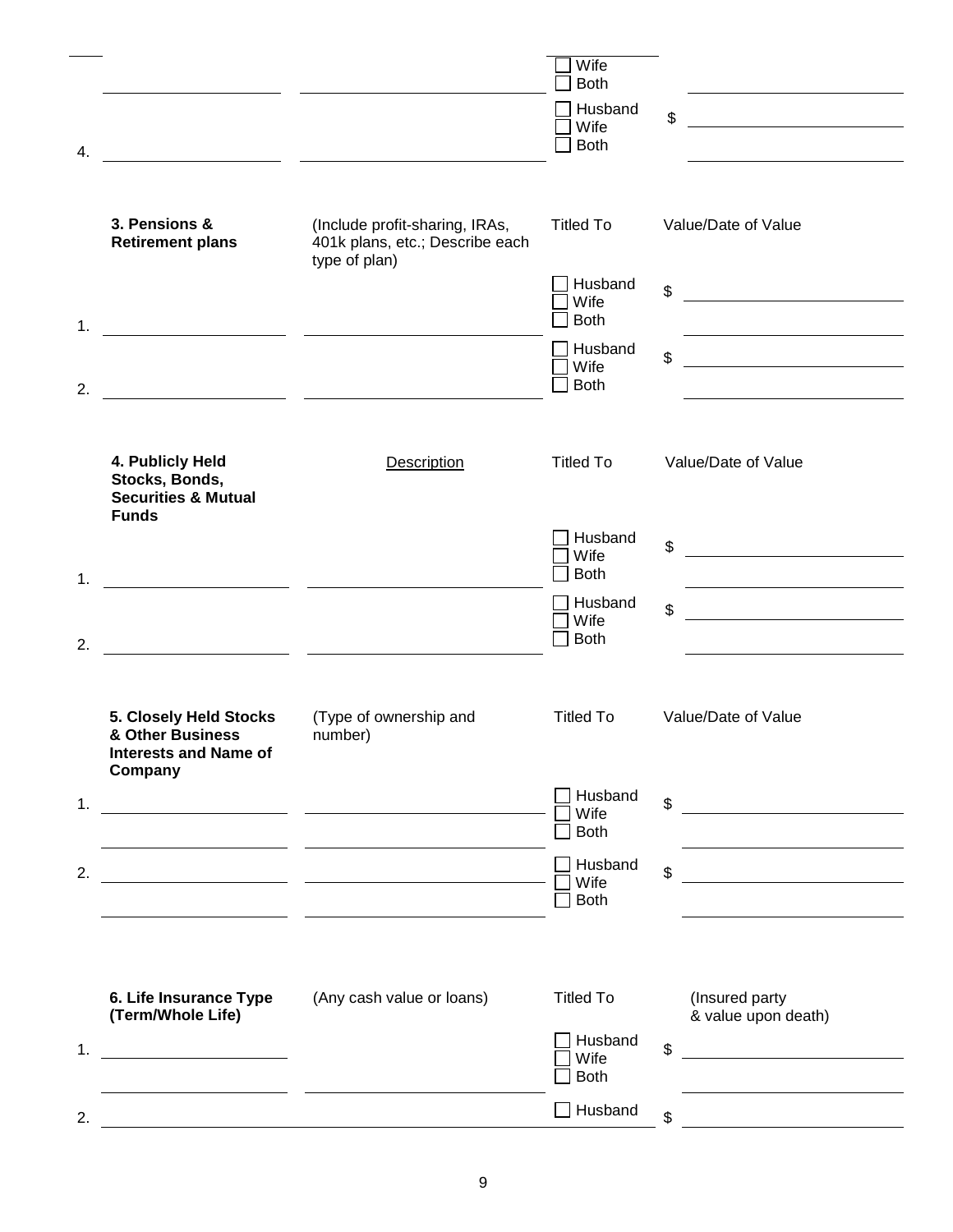|    |                                                           |                                                                                                                                                 | Wife<br><b>Both</b>                                |                                                                                                                                                                                                                                            |
|----|-----------------------------------------------------------|-------------------------------------------------------------------------------------------------------------------------------------------------|----------------------------------------------------|--------------------------------------------------------------------------------------------------------------------------------------------------------------------------------------------------------------------------------------------|
|    | 7. Furniture &<br><b>Appliances</b>                       | (Estimate value of those in your<br>possession, and value of those<br>in your spouse's possession)                                              | <b>Titled To</b>                                   | Value/Date of Value                                                                                                                                                                                                                        |
| 1. |                                                           |                                                                                                                                                 | Husband<br>Wife<br><b>Both</b>                     | \$                                                                                                                                                                                                                                         |
| 2. |                                                           |                                                                                                                                                 | Husband<br>Wife<br><b>Both</b>                     | \$<br><u> 1989 - Jan Stein Stein Stein Stein Stein Stein Stein Stein Stein Stein Stein Stein Stein Stein Stein Stein S</u>                                                                                                                 |
| 3. |                                                           |                                                                                                                                                 | Husband<br>Wife<br><b>Both</b>                     | \$<br><u> 1980 - Andrea Station Barbara, politik eta provincia eta provincia eta provincia eta provincia eta provincia</u>                                                                                                                 |
| 4. |                                                           | <u> 1989 - Jan James James, politik eta politik eta politik eta politik eta politik eta politik eta politik eta</u>                             | Husband<br>Wife<br><b>Both</b>                     | \$<br><u>and the company of the company of the company of the company of the company of the company of the company of the company of the company of the company of the company of the company of the company of the company of the com</u> |
| 1. | 8. Safe Deposit Box                                       | (Give location and describe<br>contents)                                                                                                        | <b>Titled To</b><br>Husband<br>Wife<br><b>Both</b> | \$                                                                                                                                                                                                                                         |
|    | 9. Transfer of Assets                                     | your Affidavit) who has received money or property from you exceeding \$300 in<br>value in the past 12 months and the reason for each transfer. | Husband                                            | Explanation: List the name and address of any person (other than creditors listed on                                                                                                                                                       |
| 1. |                                                           |                                                                                                                                                 | Wife<br><b>Both</b>                                | \$                                                                                                                                                                                                                                         |
| 2. |                                                           |                                                                                                                                                 | Husband<br>Wife<br><b>Both</b>                     | \$                                                                                                                                                                                                                                         |
|    | 10. All Other<br><b>Assets Not Listed</b><br><b>Above</b> | Explanation: List any item you<br>have not listed above that is<br>considered an asset.                                                         | <b>Titled To</b>                                   | Value/Date of Value                                                                                                                                                                                                                        |
|    |                                                           |                                                                                                                                                 | Husband<br>Wife<br><b>Both</b>                     | \$                                                                                                                                                                                                                                         |
|    |                                                           |                                                                                                                                                 | Husband<br>Wife<br><b>Both</b>                     | \$                                                                                                                                                                                                                                         |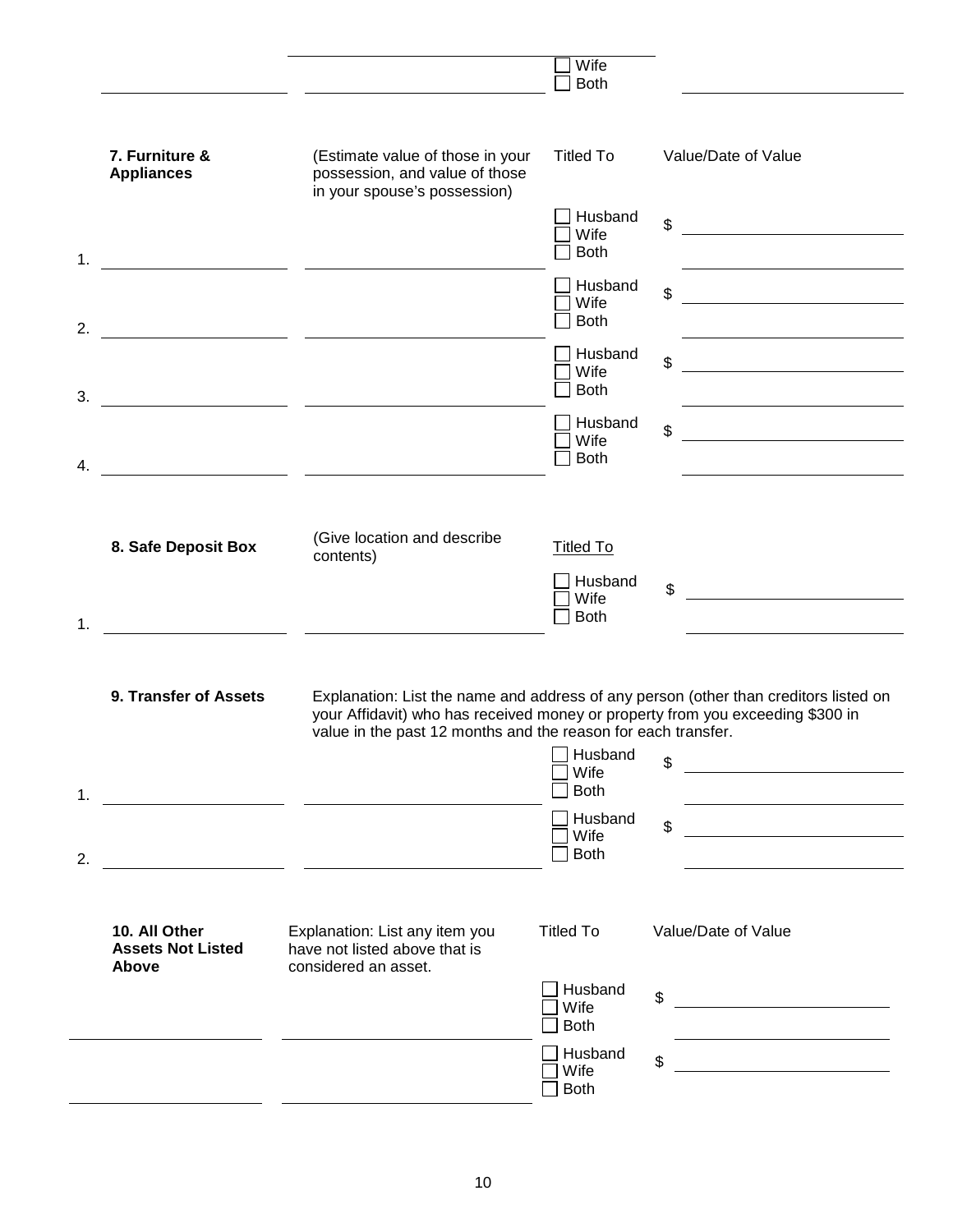**D. PERSONAL PROPERTY: Are there any items of personal property left in the marital residence of which you would like possession?** .

#### **E. . SEPARATE PROPERTY CLAIMS: Pre-marital assets, gifts to one spouse only, inheritances**

If you are making any claims in any of the categories below, explain the nature and amount of your claim. **This includes, but is not limited to, inheritances, property owned before marriage, and any pre-marital agreements.**

| 1. Category<br>(Pre-marital, Gift,<br>Inheritance, etc.,<br>acquired after<br>separation) | Description | Why do you claim this<br>as a separate property? | <b>Present Fair</b><br>Market Value |
|-------------------------------------------------------------------------------------------|-------------|--------------------------------------------------|-------------------------------------|
|                                                                                           |             |                                                  |                                     |
| $\mathbf{2}$                                                                              |             |                                                  |                                     |

### **V. Debt**

List ALL OF YOUR DEBTS, the debts of your spouse, and any joint debts.

| 1. Secured<br><b>Debt</b><br>(Mortgages,<br>Car, etc.) | Name of<br>Creditor/Purpo<br>se<br>of Debt | Accou<br>nt<br>Name | Name(s) on<br>Account    | Total<br>Debt<br>Due | Monthly<br>Payment |  |
|--------------------------------------------------------|--------------------------------------------|---------------------|--------------------------|----------------------|--------------------|--|
| $\mathbf{1}$                                           |                                            |                     | Husband<br>Wife<br>Joint | $\mathfrak{S}$       | \$                 |  |
| $\overline{2}$                                         |                                            |                     | Husband<br>Wife<br>Joint | $\mathfrak{S}$       | \$                 |  |
| 3                                                      |                                            |                     | Husband<br>Wife<br>Joint | $\mathfrak{S}$       | \$                 |  |
| 4                                                      |                                            |                     | Husband<br>Wife<br>Joint | $\mathfrak{L}$       | \$                 |  |
| 5<br>$\sim$                                            |                                            |                     | Husband<br>Wife<br>Joint | \$                   | \$                 |  |

| 2. Unsecured<br>Debt,<br>including<br>credit cards | Name of<br>Creditor/<br>Purpose<br>of Debt | Account<br>Name | Name(s) on<br>Account | Total<br>Debt<br>Due | Monthly<br>Payment | Available<br>Credit |
|----------------------------------------------------|--------------------------------------------|-----------------|-----------------------|----------------------|--------------------|---------------------|
|----------------------------------------------------|--------------------------------------------|-----------------|-----------------------|----------------------|--------------------|---------------------|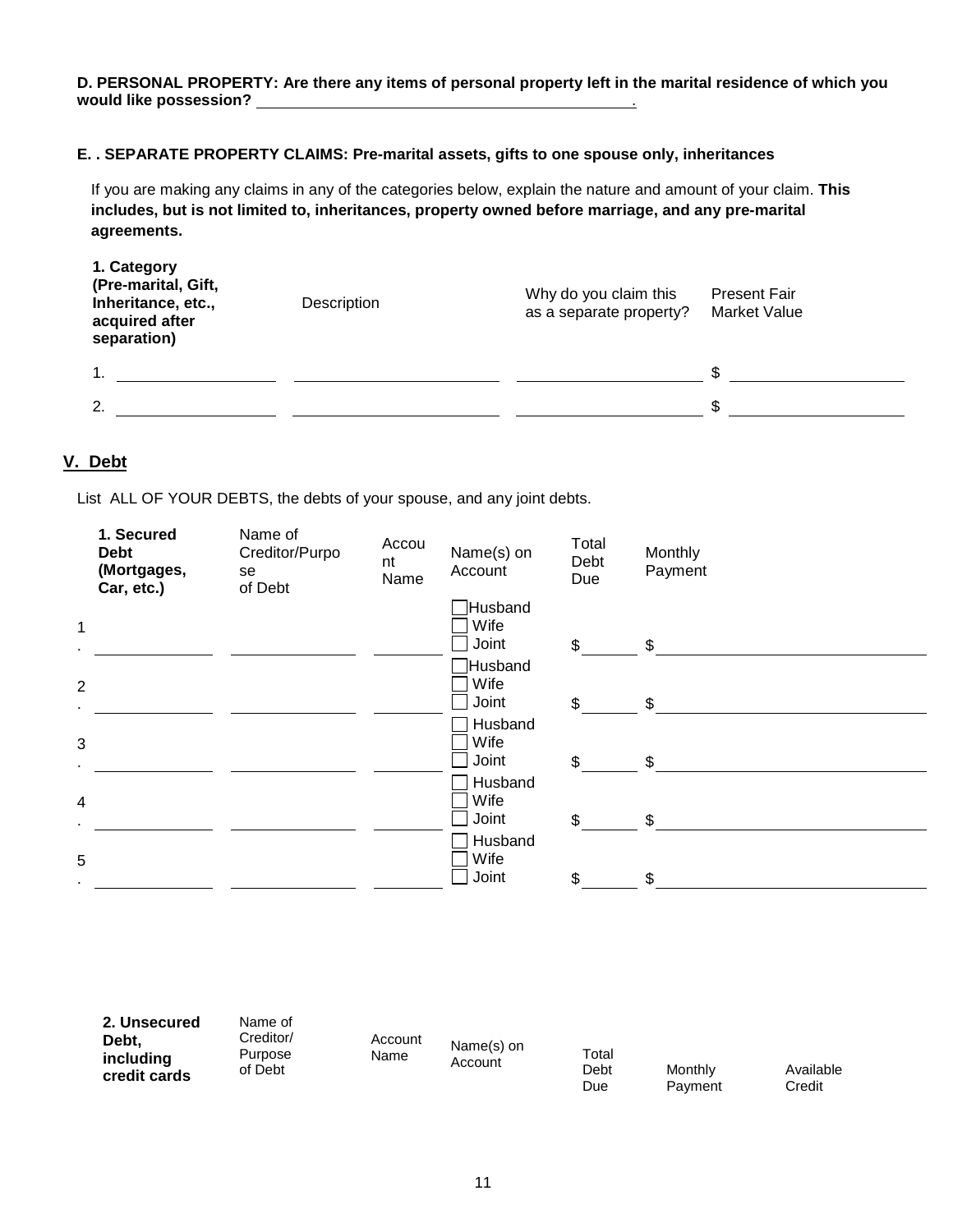| 1                                    |                                | Husband<br>Wife<br>Joint                 | $\mathbb{S}$ | \$                                  | \$                                 |  |
|--------------------------------------|--------------------------------|------------------------------------------|--------------|-------------------------------------|------------------------------------|--|
| $\overline{2}$                       |                                | Husband<br>Wife<br>Joint                 | \$           | $\mathbb{S}$                        | \$                                 |  |
| $\mathbf{3}$                         |                                | Husband<br>Wife<br>Joint                 | \$           | \$                                  | \$                                 |  |
| $\overline{4}$                       |                                | Husband<br>Wife<br>Joint                 | \$           | $\mathfrak{L}$                      | \$                                 |  |
| 5                                    |                                | Husband<br>Wife<br>Joint                 | \$           | \$                                  | \$                                 |  |
| <b>VI. Bankruptcy</b>                |                                |                                          |              |                                     |                                    |  |
| Filed by: Wife,<br>Husband, Both     | Date of Filing:<br>Case Number | Date of Discharge<br>or Relief from Stay |              | Type of Case<br>(Ch. 7, 11, 12, 13) | <b>Current Monthly</b><br>Payments |  |
| 1.<br>Husband<br>Wife<br><b>Both</b> |                                |                                          |              |                                     | ¢                                  |  |

**VII. Expenses** (Please be advised that if you are proceeding by means of a Dissolution and *not* a Divorce, you do *not* need to complete this section on Expenses)

 $\mathfrak s$ 

#### A. MONTHLY HOUSING EXPENSES

|                                           | Rent or first mortgage (including taxes and insurance)    | \$ |
|-------------------------------------------|-----------------------------------------------------------|----|
| Real estate taxes (if not included above) |                                                           | \$ |
|                                           | Real estate/homeowner's insurance (if not included above) | \$ |
|                                           | Second mortgage/equity line of credit                     | \$ |
| <b>Utilities</b>                          |                                                           |    |
| $\circ$                                   | Electric                                                  | \$ |
| $\circ$                                   | Gas, fuel oil, propane                                    | \$ |
| $\circ$                                   | Water and sewer                                           | \$ |
| $\circ$                                   | Telephone                                                 | \$ |
| $\circ$                                   | <b>Trash collection</b>                                   | \$ |
| $\circ$                                   | Cable/satellite television                                | \$ |
|                                           | Cleaning, maintenance, repair                             | \$ |
|                                           | Lawn service, snow removal                                | \$ |
| Other:                                    |                                                           |    |
|                                           | <b>TOTAL MONTHLY:</b>                                     | \$ |
|                                           | <b>B. OTHER MONTHLY LIVING EXPENSES</b>                   |    |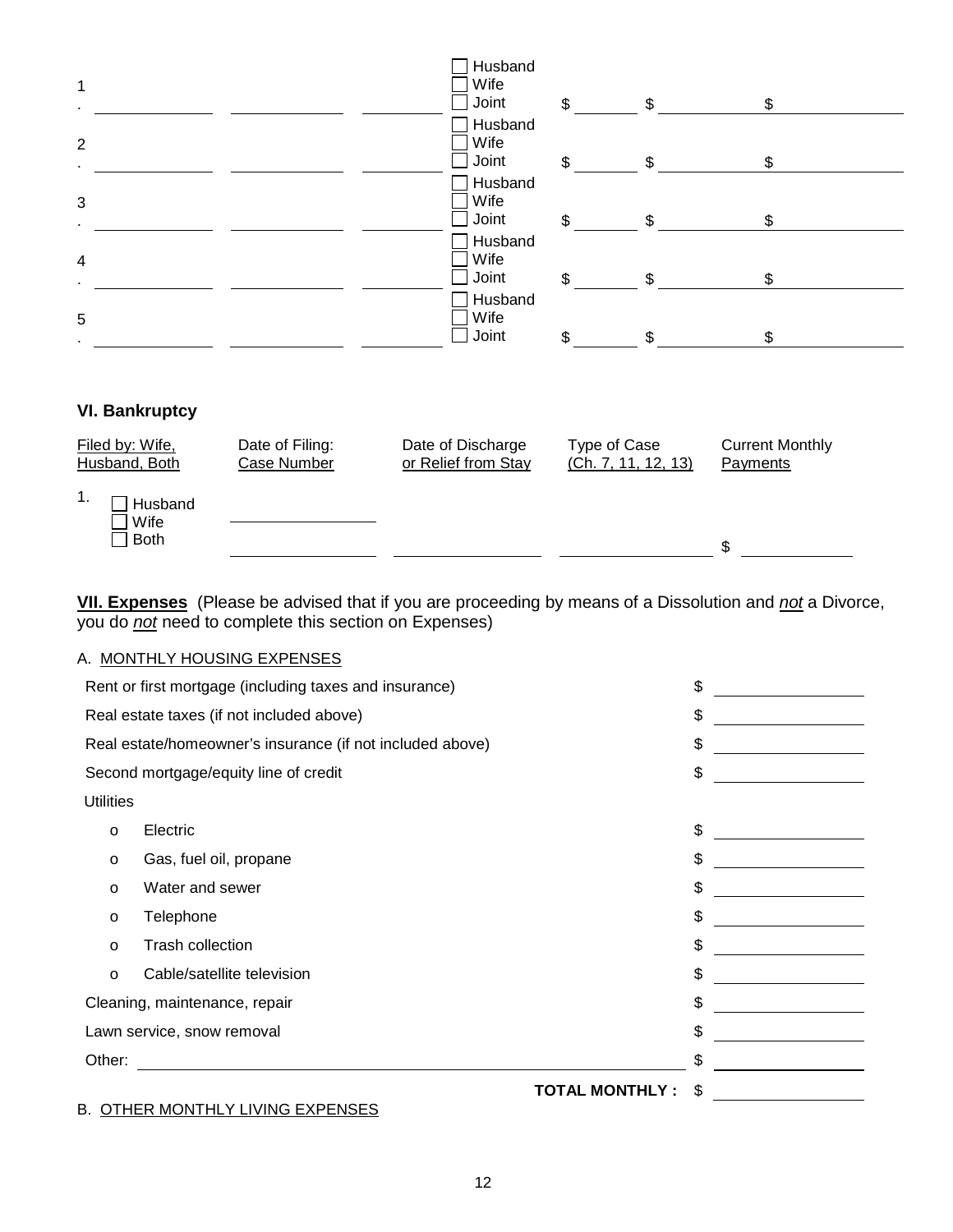| Food                                 |                                                                         |     |  |
|--------------------------------------|-------------------------------------------------------------------------|-----|--|
| $\circ$                              | Groceries (including food, paper, cleaning products, toiletries, other) | \$  |  |
| $\circ$                              | Restaurant                                                              | \$  |  |
|                                      | Transportation                                                          |     |  |
| $\circ$                              | Vehicle loans, leases                                                   | \$  |  |
| $\circ$                              | Vehicle maintenance (oil, repair, license)                              | \$  |  |
| $\circ$                              | Gasoline                                                                | \$  |  |
| $\circ$                              | Parking, public transportation                                          | \$  |  |
| Clothing                             |                                                                         |     |  |
| O                                    | Clothes (other than children's)                                         | \$  |  |
| $\circ$                              | Dry cleaning, laundry                                                   | \$  |  |
|                                      | Personal grooming                                                       |     |  |
| $\circ$                              | Hair, nail care                                                         | \$  |  |
| $\circ$                              | Other                                                                   | \$  |  |
| Cell phone                           |                                                                         | \$  |  |
| Internet (if not included elsewhere) |                                                                         | \$  |  |
| Other                                |                                                                         | \$. |  |
|                                      | <b>TOTAL MONTHLY</b>                                                    | \$  |  |

# C. MONTHLY CHILD-RELATED EXPENSES

| Work/education-related child care                                | \$ |  |
|------------------------------------------------------------------|----|--|
| Other child care                                                 | \$ |  |
| Unusual parenting time travel                                    | \$ |  |
| Special and unusual needs of child(ren) (not included elsewhere) | \$ |  |
| Clothing                                                         | \$ |  |
| School supplies                                                  | \$ |  |
| Child(ren)'s allowances                                          | \$ |  |
| Extracurricular activities, lessons                              | \$ |  |
| School lunches                                                   | \$ |  |
| Other                                                            | \$ |  |
| <b>TOTAL MONTHLY</b>                                             | S  |  |

## D. INSURANCE PREMIUMS

| Life | ѡ |  |
|------|---|--|
| Auto | ง |  |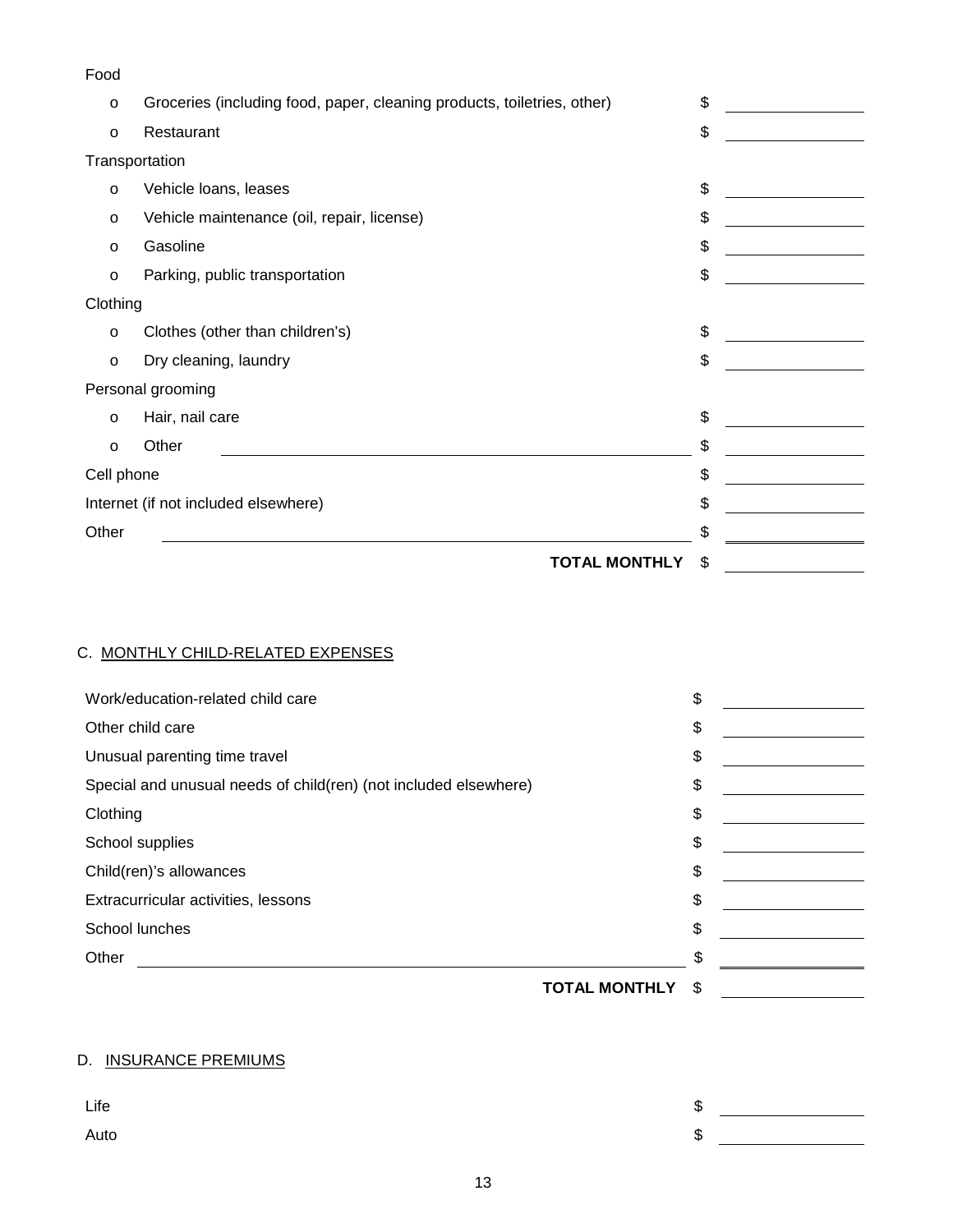| Health                                                                                                                                                                                                                         | \$                                                               |
|--------------------------------------------------------------------------------------------------------------------------------------------------------------------------------------------------------------------------------|------------------------------------------------------------------|
| <b>Disability</b>                                                                                                                                                                                                              | \$                                                               |
| Renters/personal property (if not included in part A above)                                                                                                                                                                    | \$<br><b>Contract Contract Contract</b>                          |
| Other<br><u> 1989 - Johann Stoff, amerikansk politiker (* 1908)</u>                                                                                                                                                            | \$                                                               |
| <b>TOTAL MONTHLY</b>                                                                                                                                                                                                           | \$<br><u>and the community of the community of the community</u> |
|                                                                                                                                                                                                                                |                                                                  |
| E. MONTHLY EDUCATION EXPENSES                                                                                                                                                                                                  |                                                                  |
| Tuition                                                                                                                                                                                                                        |                                                                  |
| Self<br>$\circ$                                                                                                                                                                                                                | \$                                                               |
| Child(ren)<br>$\circ$                                                                                                                                                                                                          | \$                                                               |
| Books, fees, other                                                                                                                                                                                                             | \$<br><u> 1990 - Johann Barbara, martin a</u>                    |
| College loan repayment                                                                                                                                                                                                         | \$                                                               |
| Other contracts to the contract of the contract of the contract of the contract of the contract of the contract of the contract of the contract of the contract of the contract of the contract of the contract of the contrac | \$                                                               |
| <b>TOTAL MONTHLY:</b>                                                                                                                                                                                                          | \$                                                               |
|                                                                                                                                                                                                                                |                                                                  |
| F. MONTHLY HEALTH CARE EXPENSES (not covered by insurance)<br>Physicians                                                                                                                                                       | \$                                                               |
| Dentists                                                                                                                                                                                                                       | \$                                                               |
| Optometrists/opticians                                                                                                                                                                                                         | \$                                                               |
| Prescriptions                                                                                                                                                                                                                  | \$                                                               |
| Other                                                                                                                                                                                                                          | \$                                                               |
| <u> 1980 - Johann John Stein, fransk politik (f. 1980)</u>                                                                                                                                                                     | \$                                                               |
| <b>TOTAL MONTHLY:</b>                                                                                                                                                                                                          | \$                                                               |
|                                                                                                                                                                                                                                |                                                                  |
| G. MISCELLANEOUS MONTHLY EXPENSES                                                                                                                                                                                              |                                                                  |
| Extraordinary obligations for other minor/handicapped child(ren) (not stepchildren)                                                                                                                                            | \$                                                               |
| Child support for children who were not born of this marriage or relationship and were<br>not adopted of this marriage                                                                                                         | \$                                                               |
| Spousal support paid to former spouse(s)                                                                                                                                                                                       | \$<br><u> 1990 - John Barn Barns</u>                             |
| Subscriptions, books                                                                                                                                                                                                           | \$                                                               |
| Entertainment                                                                                                                                                                                                                  | \$                                                               |
| Charitable contributions                                                                                                                                                                                                       |                                                                  |
|                                                                                                                                                                                                                                | \$                                                               |
| Memberships (associations, clubs)                                                                                                                                                                                              | \$<br><u> 1989 - Jan Barbara III, martx</u>                      |
| Travel, vacations                                                                                                                                                                                                              | \$                                                               |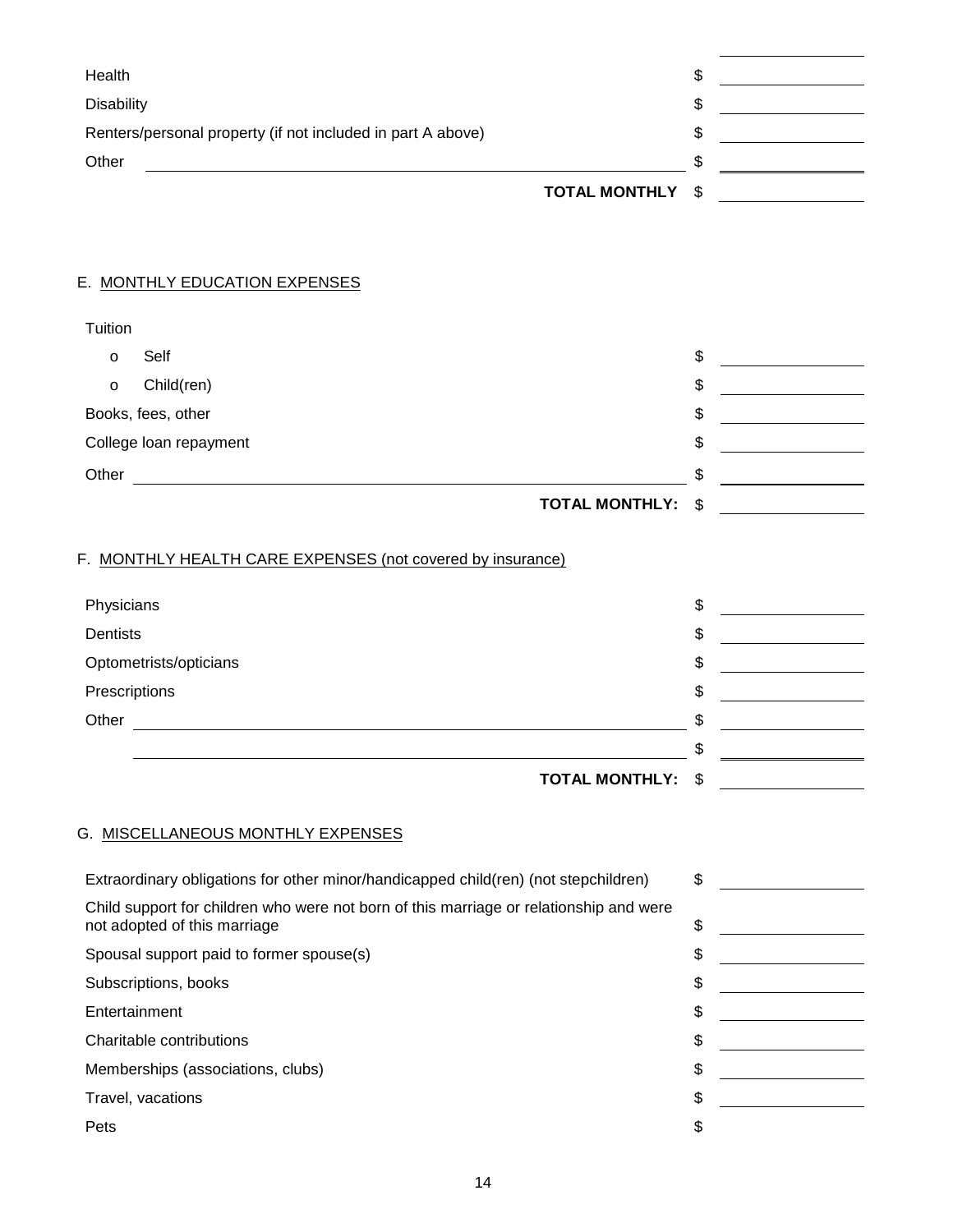| Gifts                                                                                    | \$   |  |
|------------------------------------------------------------------------------------------|------|--|
| <b>Bankruptcy payments</b>                                                               | \$   |  |
| Attorney fees                                                                            | \$   |  |
| Required deductions from wages (excluding taxes, Social Security and Medicare)<br>(type) |      |  |
| Additional taxes paid (not deducted from wages) (type)                                   |      |  |
| Other                                                                                    |      |  |
| <b>TOTAL MONTHLY:</b>                                                                    | - \$ |  |

H. MONTHLY INSTALLMENT PAYMENTS (example: credit cards and other payments not listed under the "Part VII Expenses" section of this questionnaire)

| To whom paid | Purpose | Balance due           |     | Monthly payment |
|--------------|---------|-----------------------|-----|-----------------|
|              |         | \$                    | \$  |                 |
|              |         | \$                    | \$  |                 |
|              |         | \$                    | \$  |                 |
|              |         | \$                    | \$  |                 |
|              |         | \$                    | \$  |                 |
|              |         | \$                    | \$  |                 |
|              |         | \$                    | \$  |                 |
|              |         | \$                    | \$  |                 |
|              |         | \$                    | \$  |                 |
|              |         | \$                    | \$  |                 |
|              |         | \$                    | \$  |                 |
|              |         | \$                    |     |                 |
|              |         |                       | \$  |                 |
|              |         | \$                    | \$  |                 |
|              |         | \$                    | \$  |                 |
|              |         | \$                    | \$. |                 |
|              |         | <b>TOTAL MONTHLY:</b> | \$  |                 |

#### *Please review the below list of suggested items our firm will require should you choose to move forward with your matter.*

Court pleadings and documents from current case

\_\_\_Client and spouse income tax returns for the last three years

\_\_\_Client and spouse pay-stubs for the last three months and most current year-end paystub

 \_\_\_Client and spouse financial account statements (current statements – checking, savings, retirement, money market, investment/brokerage and other financial accounts) for the last three months